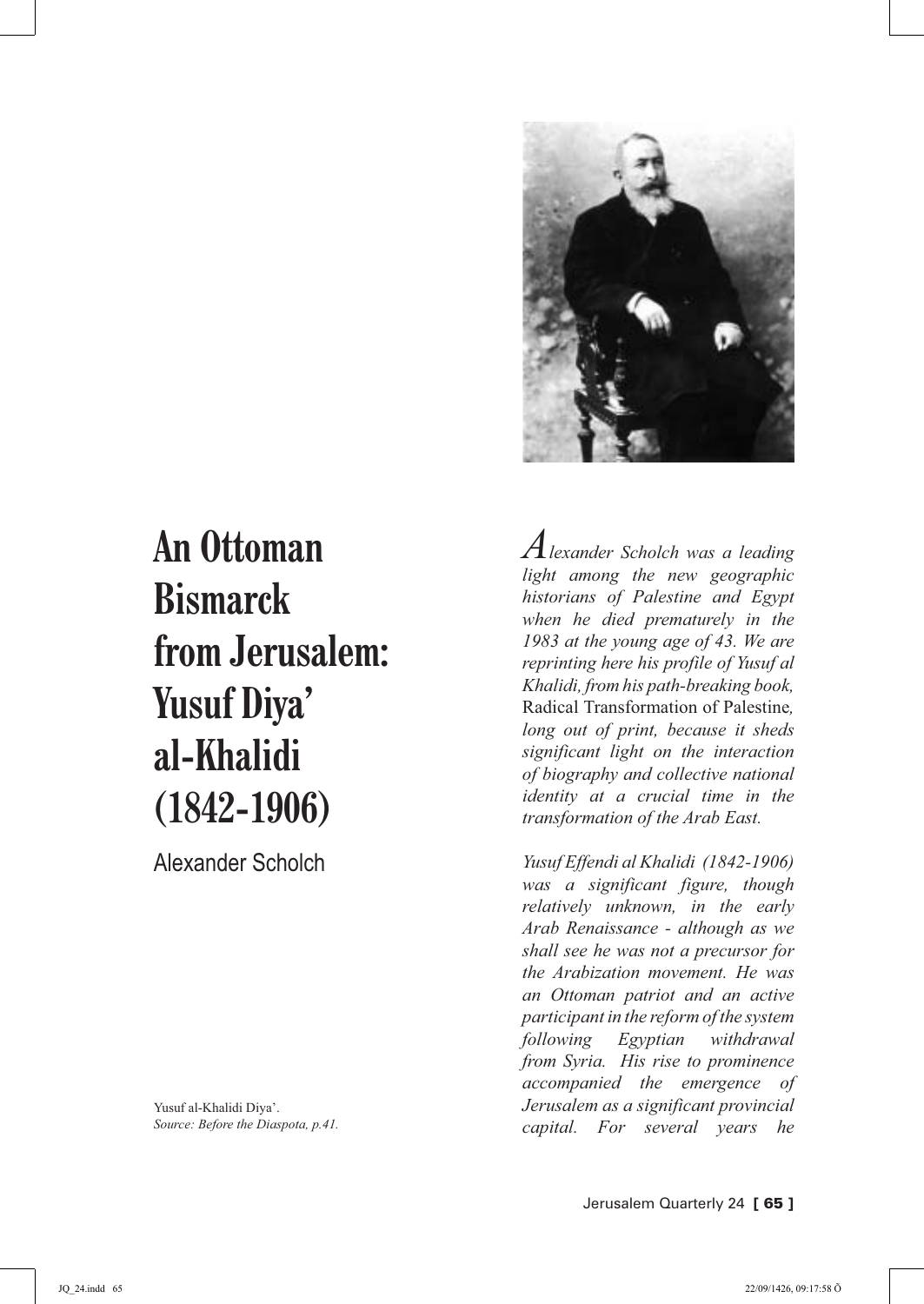*served as mayor of Jerusalem, and parliamentary representative of the city's population to the Imperial Parliament in Istanbul. He also served in a number of posts outside the Arab provinces: in Istanbul as a government translator; in the Russian Black Sea as Ottoman consul to Poti, and in several other public posts for the High Porte, including as governor of the Jaffa District; governor of Hasbayya and Jabal al-Druze, and governor of the Kurdish district of Betlis. As a writer he was also very productive. He was scholar in residence at the Oriental Academy in Vienna, and in that capacity he authored an Arabic-Kurdish dictionary.*

*Along with several revisionist historians of the Ottoman period, Scholch recognized the significance of interpreting Khalidi's life (based on his autobiography) and writings in the context of internal debates among contemporary Levantine thinkers about the direction of the Ottoman state, rather than as a nascent leader of Arab resistance against Turkish hegemony. In other words Khalidi, who was proud of his Jerusalem and Arab heritage, was a relentless reformer of the Ottoman system from within, rather than a precursor of Arab, or Syrian independence from the Ottomans. He continuously refers to his homeland* (watani) *as Jerusalem, and his country*  (biladuna) *as the Ottoman Empire.*

*Scholch's essay is still poignant and fresh a quarter of a century after it was written. Only his complaint at the beginning about the absence of autobiographical works on Palestine needs to be updated. Since then two works have arrived to fill this gap: Adel Mana's* A'lam Filasteen fi Awakhir al 'Ahd Uthmani*, Beirut 1990; and* Ya'oub al Odat, A'lam al Fikr wal Adab fi Filasteen*, Amman 1992.*

Directing attention to an individual historical personality and analyzing his position in society and his political-administrative work require an initial justification. There are two aspects to such a justification.

Until the mid-1860s, Jerusalem was not a political focal point or administrative center of outstanding significance. Socio-political confrontations in Palestine were concentrated in the local power centers of Jabal al-Khalil, Jabal al-Quds, Jabal Nablus, and in the lower Galilee. Only after the defeat of the rural power centers by the Porte [the Ottoman government], and within the framework of the fundamental administrative reorganization of the provinces since 1864, did Jerusalem become a significant political-administrative center (initially, to be sure, of only southern Palestine), since the establishment of a *vilayet* encompassing all of Palestine foundered in 1872. Instead, the *mutasarrifliq* of Jerusalem received a privileged status in 1874; it was subordinated directly to the Porte.

Yusuf al-Khalidi embodied, as it were, this rise of Jerusalem in the *tanzimat* period following the Crimean War. For many years, he was president of the municipality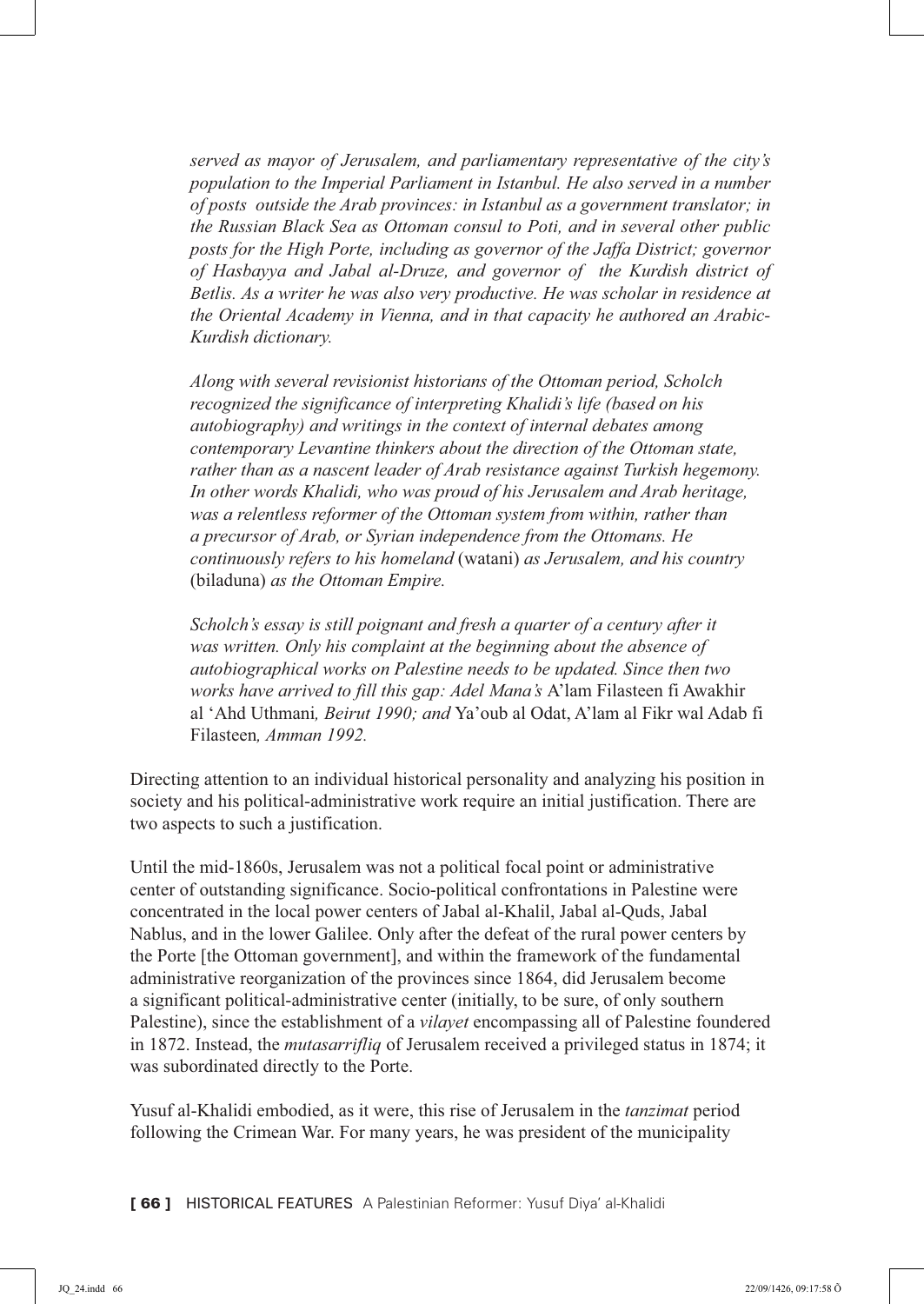(*ra'is al-baladiyya*), which had been established back in 1863 by a special *firman*<sup>1</sup> of the sultan, and from 1877 to 1878 he represented the *mutasarrifliq* in the short-lived Ottoman parliament. By examining in detail his career, his activities, and his views, we can gain an insight into the socio-political transformation process in Palestine during that decisive period.

The second aspect of our justification has to do with the lack of sources, which requires a focus on certain examples. In the biographic references for the Arab Middle East in general and for Syria and Palestine in particular, we find only scant information on representatives of the Palestinian intellectual and social elites of the nineteenth century. Of these, we are familiar with only a few written accounts of their careers, their social positions, or their political views. But the quest for source material about Yusuf Khalidi, the most prominent political member of the upper class of Jerusalem of his time, has brought to light two political autobiographical texts, in addition to numerous documents from European archives (including his personal documents from the former Oriental academy in Vienna). The following presentation is based on these sources, which until now have gone unused.

Yusuf Diya'addin al-Khalidi was the scion of one of the two old noble families of Jerusalem who contested one another for rank and influence during the nineteenth century: the Khalidi and the Husayni. The Husayni were the larger and wealthier of the two families, but according to the German consul, the Khalidi made up for this through greater unity and intelligence.<sup>2</sup> The influence of the Khalidis in the city was anchored institutionally in the position of the *bashkhatib* and *na'ib* of the *shar'ia* court, which the family held continuously through the eighteenth and nineteenth centuries. Yusuf's father, Muhammed 'Ali al-Khalidi, administered this office for six decades.

Born in 1842, Yusuf Effendi<sup>3</sup> was around 14 years old when the Ottoman reform edict of 1856 was proclaimed in Jerusalem. We can assume that the implications of this decree were thoroughly discussed in his father's house, and that the maturing philosophical and political convictions of the young Yusuf were influenced by such discussions. At age 17, as he wrote one and a half decades later in his autobiography, he began to ponder the state of the world and the dignity of man, and to reflect on what one must do so as to be able to view oneself as a free man. At the same time he realized that the Europeans were surrounding the Middle East on all sides, and robbing it of its material as well as spiritual treasures. He saw as the cause of this condition the deficient knowledge in the Middle Easterners, or the superior knowledge of the Europeans. The Middle East lack qualified philosophers, physicians, teachers, and historians. Too many useless things were studied, which brought only vanity, and worthwhile efforts were not directed towards the interests of the country.

He wanted to take a different path. First he asked his father to send him to an Egyptian school. When the latter explained to him that this would require an invitation from Egypt, he asked to be allowed to travel to Europe. His father denied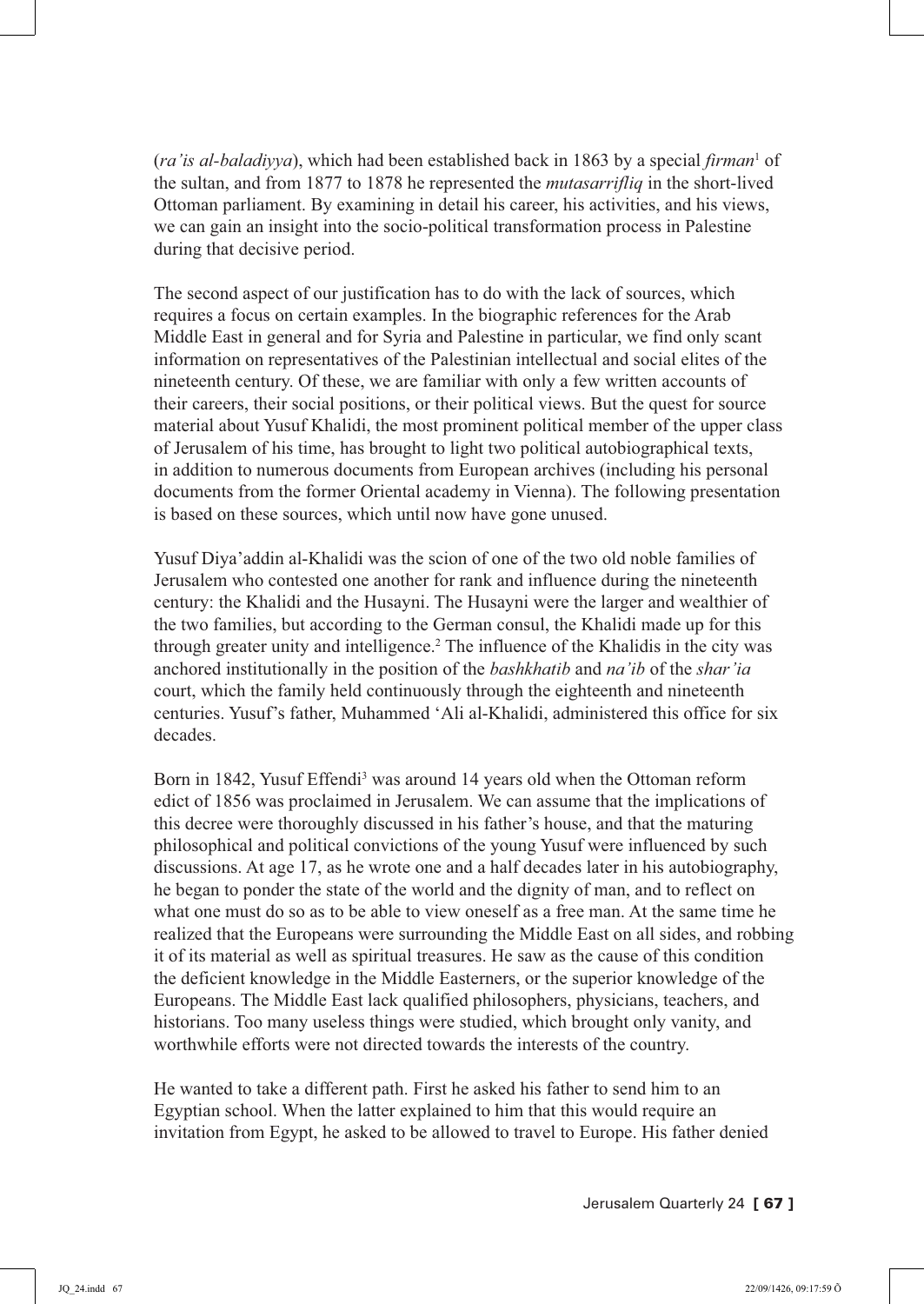this wish. Thereupon Yusuf ran away from home with his cousin Husayn. They got as far as Malta, where they were admitted to the Protestant college there through the mediation of the Anglican Bishop Gobat of Jerusalem. (Long before the first Protestant institution in the "Holy Land" was established, Malta had been chosen as the base for the missionizing of the Middle East.<sup>4</sup>) After two years, Yusuf's brother Yasin succeeded in getting him away from Malta to Constantinople, where he entered the Imperial Medical School. (This was most likely the school for military doctors that is mentioned in the literature.<sup>5</sup>) However, Y susf was not at all satisfied with this institution. It could not offer what he sought; it brought no fulfillment, no 'salvation'. After a year, therefore, he transferred to Robert College, the American school at Bebek, outside Istanbul, founded in 1863.<sup>6</sup> He was a student there for one and a half years, after which the death of his father called him back to Jerusalem.

Yusuf's thirst for knowledge and personal initiative had led the young Jerusalem *effendi* on a remarkable educational journey. Perhaps more important than the English missionary and American and French influence (this last from the medical school) was the contact with the *tanzimat* supporters and their enthusiasm for new 'useful' educational institutions of all sorts which he came to know in Constantinople. He wanted to establish similar institutions in Jerusalem. In the year AH 1283 (AD 1866- 67) he began preparations for the founding of a *rushdiyye* school (state middle school) in his home city. In his autobiography, Yusuf lamented the fact that at first he found no support at all for this plan. He traveled to Damascus to secure an order for the *mutasarrif* in Jerusalem to found such a school (probably from the reform-governor Rashid Pasha). From Muslims and Christians Yusuf Effendi then collected 12,000 piasters, and with this sum had an old *medrese* restored. When the school was opened in AH 1284 (AD 1867-68), he initially suffered a bitter disappointment. He had hoped to be appointed a teacher or administrator of the school, but a Turk was brought in from Constantinople. Instead of that, however, he was installed as president of the renewed municipality, which (according to his own testimony) he subsequently headed for a total of nine years.

In this office, Yusuf al-Khalidi devoted himself especially to the improvement of city streets, the construction of a water main from the Pools of Solomon to Jerusalem, and the construction of the first road from Jaffa to Jerusalem, which he undertook alongside the governor. After completion of this road, wagon traffic actually ran for three whole months between these two cities. Unfortunately, the *mutasarrif* was then transferred and his successor, Kamil Pasha, wanted to do everything completely differently. A conflict arose between Khalidi and the new *mutasarrif* regarding this wagon traffic. Yusuf was forced to sell the wagon and draft animals, as Kamil Pasha thought the undertaking too primitive. After an intense argument, Khalidi was dismissed, and only after six months - during which he traveled through Syria – was he return to office under a new *mutasarrif*.

In early 1874, Rashid Pasha, the foreign minister, reformer, and former *vali* in Damascus, brought Yusuf Effendi to the translation office of the Porte in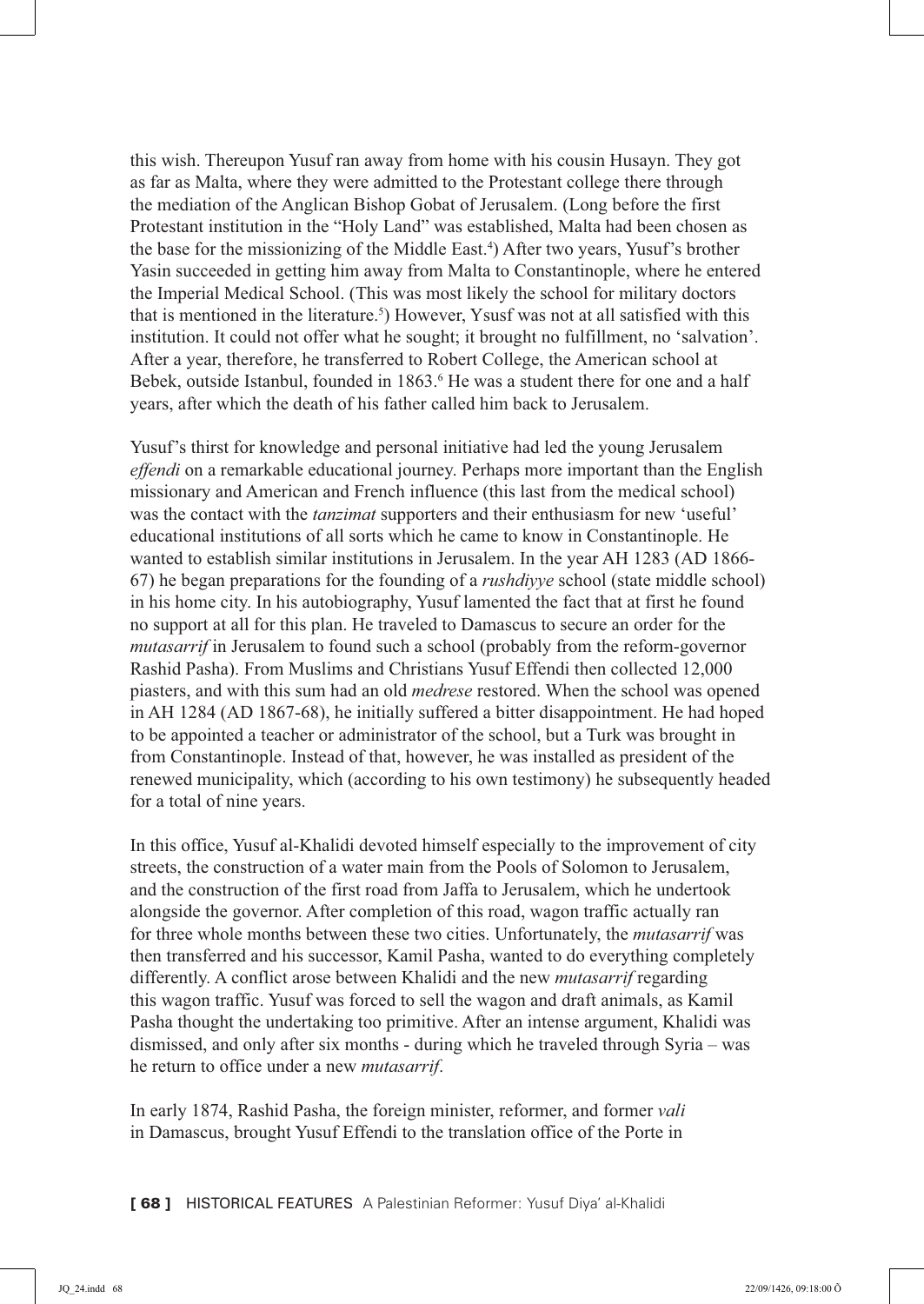Constantinople. This does much to explain the close contact between the Khalidis and the Ottoman reformers. (Yusuf's brother Yasin was a mainstay of Rashid and later also of Midhat in Syria, and generally the Khalidis were known as supporters of the "Reform Party" [*hizb al-islah*].7 )

Yusuf Effendi worked in the translation bureau for six months; then he was sent as the Ottoman consul (*shahbandar*) to Poti on the Russian Black Sea coast, where again he was able to remain only six months. When Rashid lost his foreign ministry post, Yusuf Effendi was also let go, and - as he bitterly lamented - replaced by an illiterate *agha*.

Since Yusuf al-Khalidi was already on Russian soil, he wanted to get to know that country more intimately. Via Odessa, Kiev, and Moscow, he traveled to St. Petersburg, and from there ultimately arrived in Vienna in January 1875, where in the meantime Rashid Pasha had become Ottoman ambassador. Through his mediation, Yusuf Effendi was offered a position at the Oriental Academy, which was looking just then for an instructor of Arabic, and another for the "fine Ottoman colloquial language." For free room and board and a wage of 90 florins (fl) a month, Yusuf Effendi temporarily assumed both jobs. He did not want to undertake a final long-term obligation until he had settled some family matters at home.

Toward this end he set out for Jerusalem in August 1875.<sup>8</sup> His hoped-for return to Vienna was put off, but in the summer of 1876 he again declared his readiness to assume the post once more, although in the meantime he was again practicing his former office of 'mayor'. (At this opportunity, he demanded a future wage increase to 100 fl., which the administration of the Oriental Academy was prepared to give.) All the same, Yusuf Effendi's next field of action was to be Constantinople.

In early 1877, the administrative council of Jerusalem named him as representative of the *mutasarrifliq* in the Chamber of Deputies of the Empire, which had been convened in Constantinople. A provisory voting regulation of the Porte of 16-28 October 1876<sup>9</sup> had established that local administrative councils should send the deputies to the chamber, since the law regulating the general elections had still to be enacted. Since the councils were established by popular elections, as they were euphemistically called, such a delegation of deputies had the same cache as one established through direct elections. The representation would also be 'indirect' for the second and last session of the Chamber of Deputies, namely in the administrative councils of the *mutasarrifliq* (in Jerusalem, Jaffa, Hebron, and Gaza). Yusuf Effendi, against whom 'Umar Effendi 'Abd al-Salam al-Husayni ran, remained the delegate. In Jerusalem he received 8 of 14 votes, including that of the governor.<sup>10</sup>

In Constantinople, the Jerusalem delegate showed himself to be a devoted constitutionalist and a loyal Ottoman. Khalidi's main actions as a deputy,<sup>11</sup> even in the first public session of the Chamber, were directed against violations of the young constitution by the sultan. Such an institution, he was clearly convinced, made sense only if all its decrees were observed strictly, without reservation. Because of his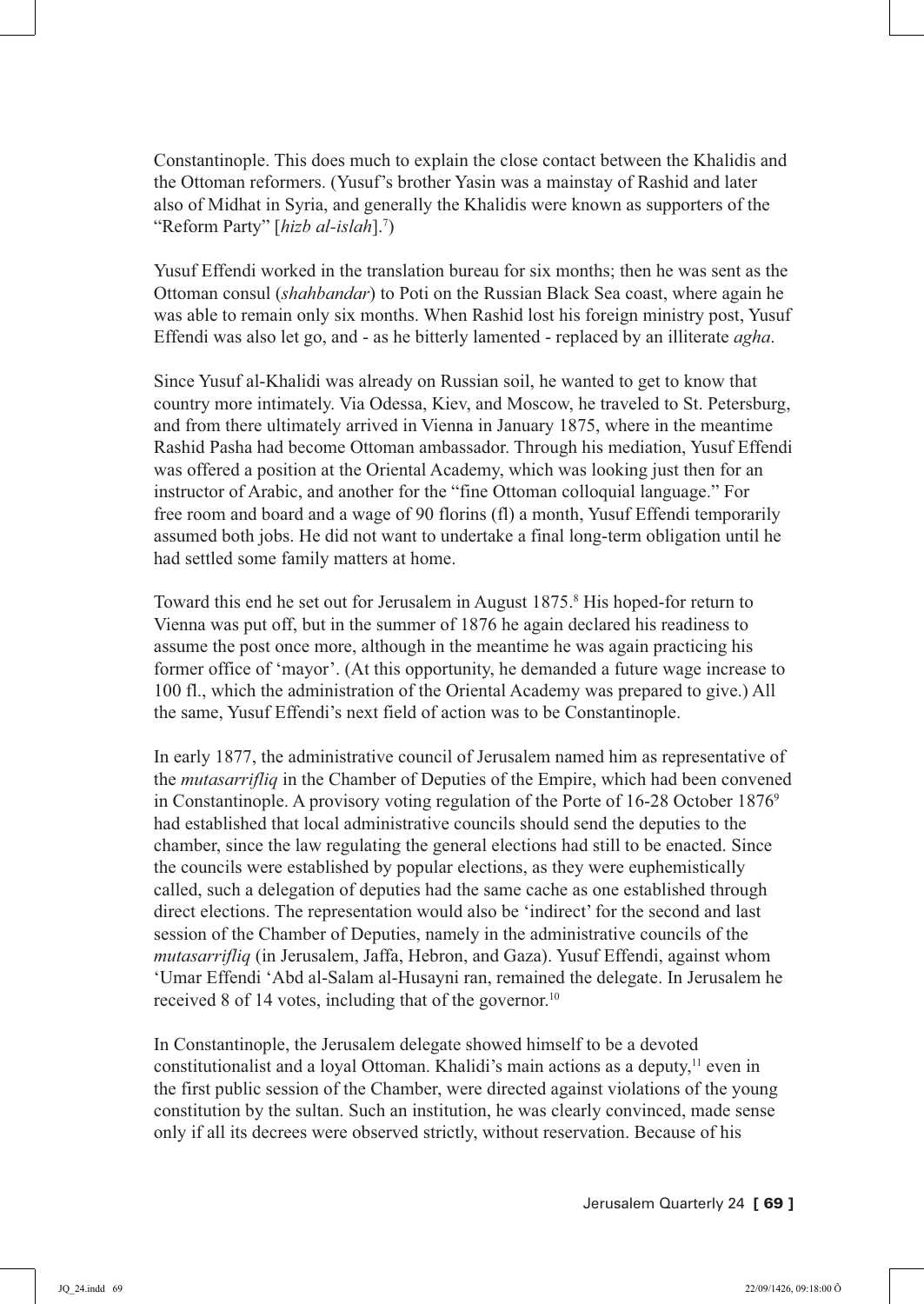daring, he was termed one of the leaders of the opposition in the Chamber and even counted by officials among the four 'most dangerous' deputies. When the sultan dissolved the parliament in February 1878 because he could no longer put up with its critical attitude, Yusuf Effendi was one of the ten deputies ordered immediately expelled from Constantinople. He arrived in Jaffa on 4 March.<sup>12</sup>

It should be stressed that Yusuf's criticism in the Chamber had been directed only against administrative arbitrariness and corruption, and against the unconstitutional actions of the sultan. It was certainly not criticism against Ottoman rule directed by a representative of an Arabic province. He considered himself entirely an Ottoman in the sense of the 1869 law on Ottoman nationality.13 This is expressed clearly in a long letter written a month before the dissolution of the Chamber of Deputies to the Orientalist Wahrmund, under the depressing influence of the Russian advance near Constantinople.14 In the letter, Yusuf called Jerusalem his homeland (*watani al-Quds al Sharif*), but stated that the nation (*al-milla*) to which he belonged was the Ottoman nation, and the country, the state in which he lived (*biladuna, diyauna, dawlatuna*), was the Ottoman Empire. He also spoke of the empire generally as his fatherland (*watan*).15

Yusuf Effendi attached great importance to the integrity of the empire, but the empire was threatened from without and within. Now that hopes for English assistance during the just-concluded military actions had been dashed, an immediate alliance with England and Austria was required, he wrote, in order to be able to fend off the onslaught of the "barbarians from the North". However, the empire was also threatened with complete collapse unless there was an end to the process of dissolution of the nation (*al-milla*) fomented externally, particularly by Russia, in all portions of the empire including Syria and Egypt.

Successful consolidation of the empire required, above all, an intellectual regeneration, the realization of a new political philosophy. The centuries of ignorance (*jahiliyya*) must now finally be left behind; now was the time to ascend the steps of knowledge to personal freedom (*li al-huriyya al-shakhsiyya*), the foundation of all happiness. It was the individual duty of every statesman to strive for this, to distinguish himself through his knowledge of useful sciences (*ul-'ulum al-mufida*), to become versed in the affairs of other states, and to be patriotic and dutiful, with a Bismarckian turn of mind (*afkar bismarkiyya*).<sup>16</sup> Then matters could again progress.

There is no evidence that Yusuf Effendi strayed much from his former imperial allegiance after the dissolution of the parliament and his banishment from Constantinople. Of course he did notice that five of the ten expelled deputies came from Syria (one, he himself, from Jerusalem; two from Beirut; two from Aleppo).17 In any case, he would have lamented the setback for the reform policy that he supported. He and his family were soon to personally feel the effects of the new political course.

After his return to Jerusalem, Yusuf al-Khalidi first resumed his work as president of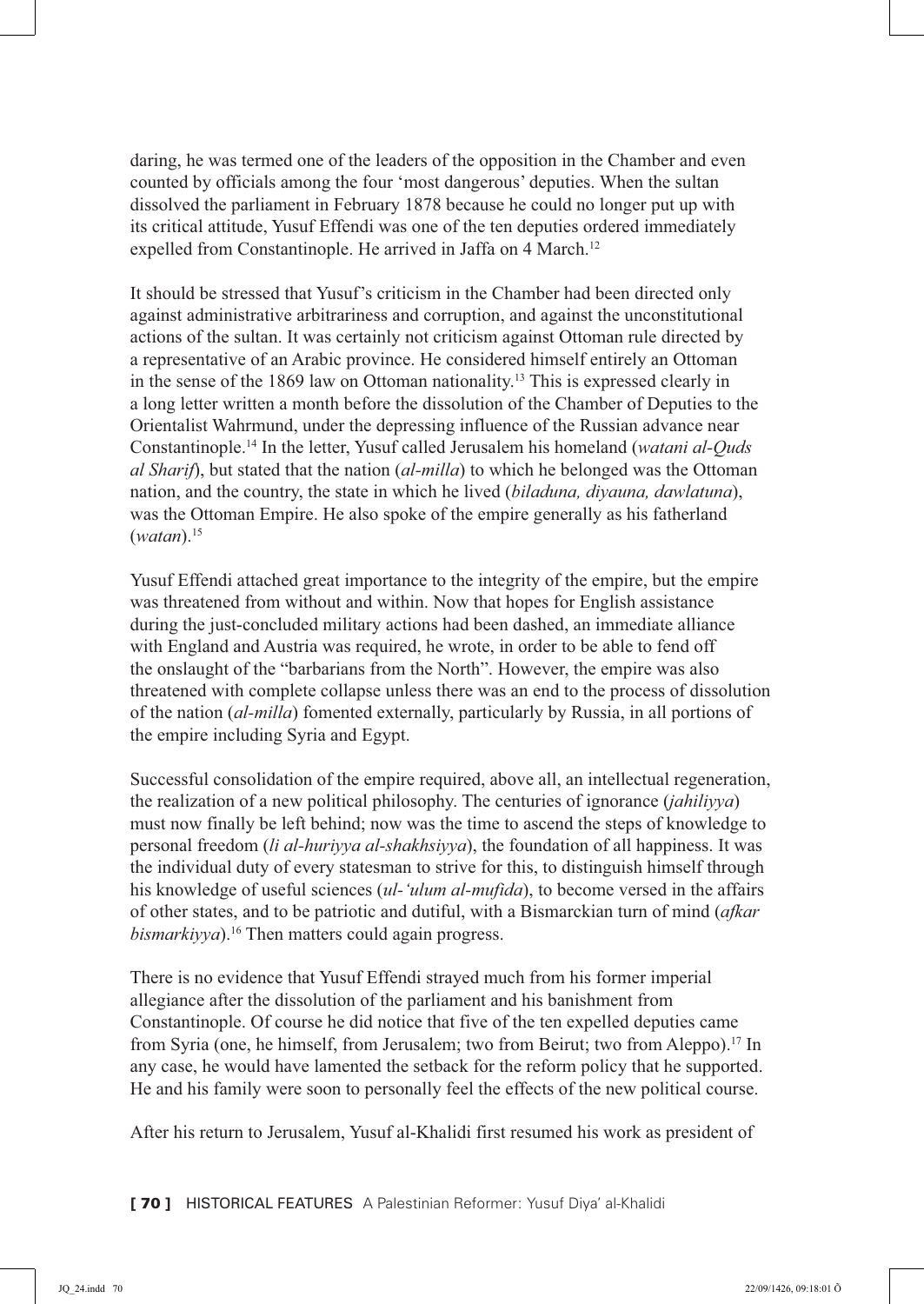the municipality. In October 1878 he was even sent by the *mutasarrif* Ra'uf Pasha to Karak at the head of 40 horsemen to maintain order there.18 But the rule of the Khalidis and the Husaynis in the city was a thorn in the governor's side. According to the detailed reports of the German consul, the governor had long petitioned Constantinople to allow him to put an end to "patrician rule". The opportunity came in autumn 1879, when reorganization and 're-election' of the local court and administrative bodies were impending. With the express authorization of the Porte to appoint the *majalis* [councils] of Jerusalem according to his own judgment and discretion, the *mutasarrif* relieved all the Khalidis and some influential members of the Husayni family of their offices. He accused them of disloyalty, dereliction of duty, and corruption, and even had some of their property titles scrutinized.

The two families thereupon forgot their rivalry for a time. At the initiative of the Husayni, they assembled on 9 October 1879 to form an ad hoc alliance to fend off the frontal assault on their positions in the city. In several telegrams they lodged complaints (on 9, 10, 11 October) with the Porte regarding the illegal action of the *mutasarrif* and demanded his recall. A petition was sent with the same demands; the petition allegedly bore the signatures of 8,000 of their followers. Finally they also lodged complaints with the European consuls, in hopes of gaining their support.

Jerusalem was in an uproar, and a supra-personal political dimension was ascribed to the actions of the *mutasarrif*. According to the report from the French consul, the signatures were collected under the argument that Ra'uf's action was unequivocally anti-Arab in nature. The Arabs, in particular the two concerned families who were descendants of the prophet, were to be driven from their offices and replaced by Turkish officials. These would then complete the ruin of the country already begun with the high material and personal sacrifices demanded of Palestine during the war against Russia. In his letter to Wahrmund, Yusuf Effendi wrote that of the more than 100,000 dead in the war, more than 50,000 had been Arabs; Palestine and the Balqa' alone had more than 10,000 to mourn.

Such arguments assuredly fell on fertile ground, Again and again the European consuls (in this case the Germans) reported that Turkish rule in Palestine was "neither respected nor popular." The Turks were considered usurpers, and the populace still pined for the Egyptian regime, which it mistakenly remembered as an Arab rather than a Turkish one. However, they lacked the unity, as well as a leading personality the likes of the Maronite Yusuf Karam, to promote a resistance movement that could pose serious difficulties for Ottoman rule.<sup>19</sup>

In fact, the situation in Jerusalem soon quieted down when it became evident that it was primarily the Khalidis who would be affected. After these replacements, the Husayni continued to be represented in the Jerusalem administrative council - Tahir al-Husayni remained mufti, and 'Umar, the former rival of Yusuf al-Khalidi for delegation to the Ottoman parliament, was even appointed the successor of Yusuf Effendi in the office of municipal president. A vote of confidence, which Ra'uf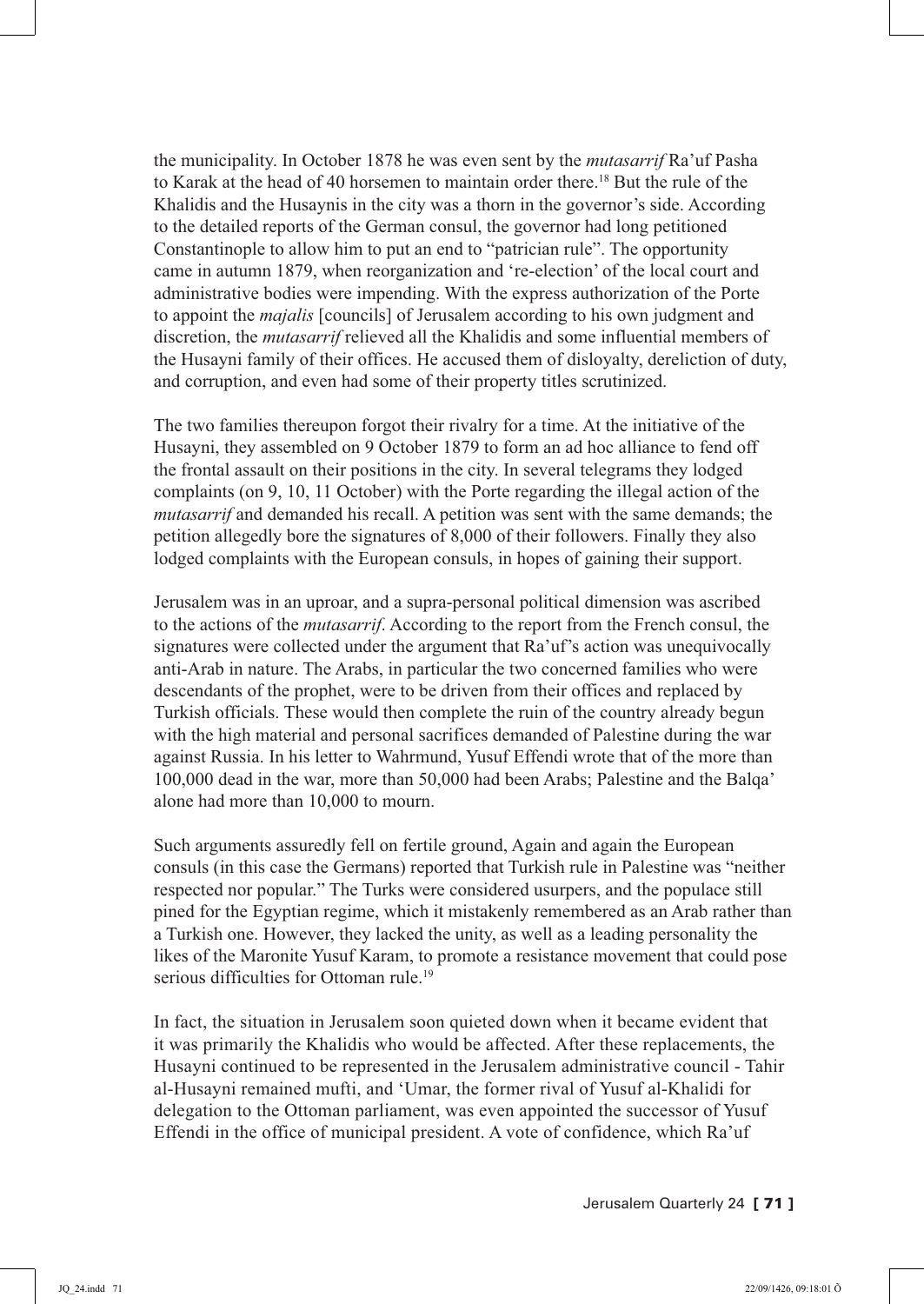Pasha had organized in response to the petition of the *effendis* complaining of him, was signed by the Husaynis remaining in office!

Although such biased action was perhaps not  $Ra'$  at  $S$  original intention,<sup>20</sup> the retirement quickly revealed itself as a punitive action against the Khalidis. Since the *mutasarrif* operated with the full consent of Constantinople, we can probably assume that he was even compelled in this one-sided weakening of the Khalidis, the family of an 'opposition leader' in the dissolved parliament.

The consuls (the German and the French representatives, at least) fully supported the *mutassarif*, who was depicted as a capable and energetic administrator fighting against the nepotism and corruption of the 'effendi clique'. The French representative gave a delegate of the Khalidis seeking his support reason to understand that the family deserved no other treatment.<sup>21</sup>

It appears that with this blow the long political-administrative dominance of the Khalidi family came temporarily to an end. Among the 16 mayors whom the city saw between 1877 and 1917, six were Husaynis, four were 'Alamis, three Da'udis, and only two Khalidis,22 namely Yusuf Effendi until 1879 and his brother Yasin at the end of the 1890s, but only for a short time between two Husayni tenures.23

Yusuf Effendi remained in Ottoman service. We see him in 1881 as *qa'im maqam* of Jaffa,24 at the end of the 1880s as governer of a Kurdish district in the province of Bitlis25 and in the 1890s as *qa'im maqam* at Hasbayya and in Jabal al-Duruz.26 But a Khalidi would not again play a similarly important role on the political stage of Palestine until 1908, namely when Ruhi al-Khalidi (1864-1913)<sup>27</sup> was elected to the new Ottoman parliament. By then Yusuf al-Khalidi had already died (1906). His last known, practically prophetic, political act was a letter to the French head rabbi, Zadok Kahn, a friend of Herzl, written in the spring of 1899. In it Yusuf al-Khalidi expressed his fear that the Zionist movement would jeopardize the friendly association of Muslims, Christians and Jews in Palestine, and out of a "holy duty of conscience" and "in the name of God" appealed to the Zionists to leave Palestine in peace.<sup>28</sup> The letter was passed on to Herzl, who answered it on 19 March 1899 from Vienna. In his reply, he emphasized the great benefit that the Ottoman empire in general and "la population non juive en Palestine" in particular would derive from Jewish immigration to Palestine. He hoped that the sultan understood this. To this he added, threateningly, "S'il n'acceptera pas nous chercherons et croyes moi nous touverons ailleurs ce qu'il nous faut." ["If he will not accept it, we will search and, believe me, we will find elsewhere what we need."<sup>[29</sup>]

Yusuf Diya'addin al-Khalidi was, next to his nephew Ruhi, undoubtedly one of the more educated, intelligent, and enlightened leaders that Jerusalem produced in the nineteenth century.30 His literary training, his linguistic knowledge, and his practical linguistic abilities were praised unanimously by all unbiased contemporaries. It is no coincidence that he worked in the Translation Bureau of the Porte, and at the Vienna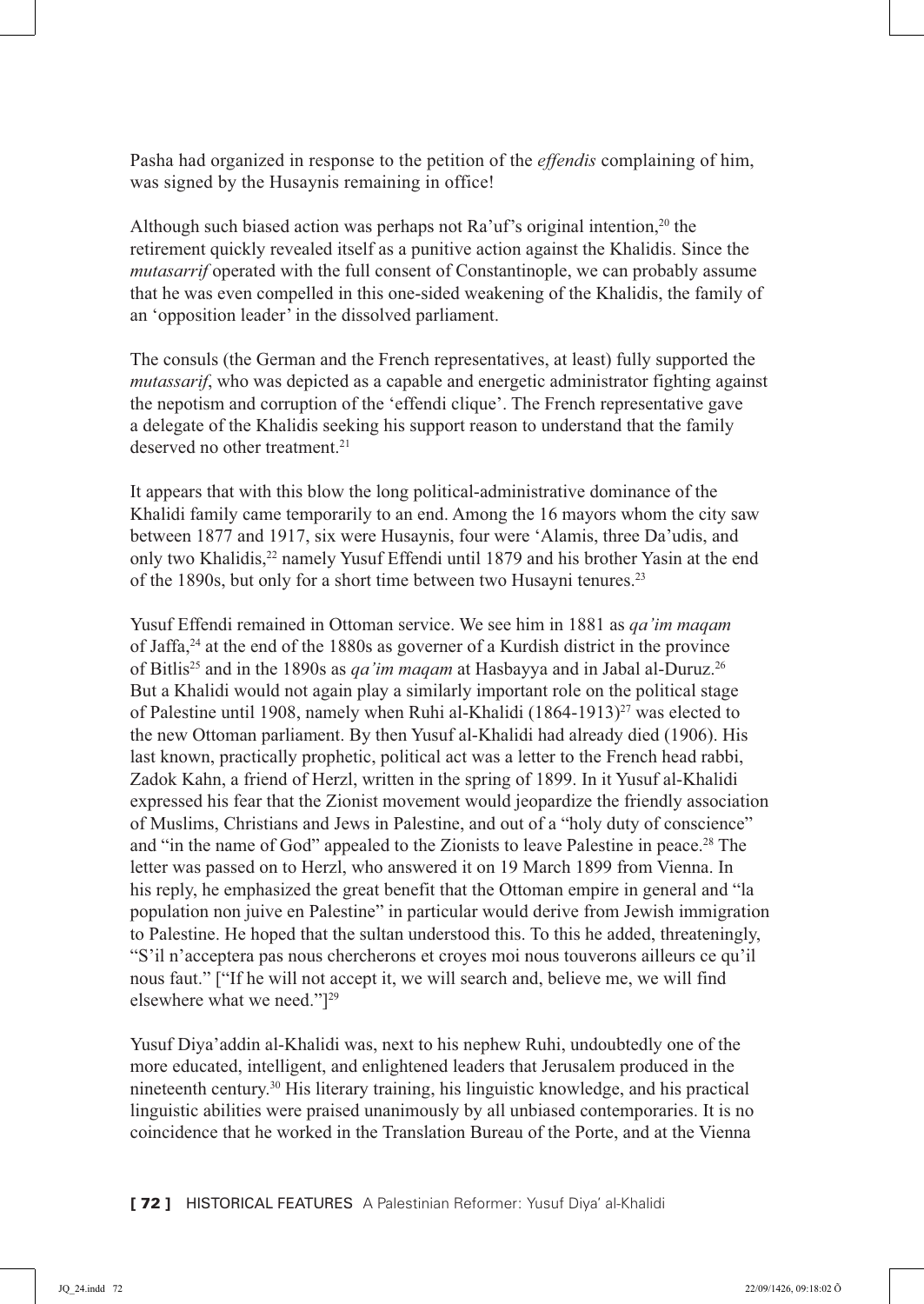Oriental Academy. In Vienna he edited a volume of poems, in Constantinople he founded a literary circle, and as the fruit of his tenure in the Bitlis *vilayet* he wrote a Kurdish-Arabic phrase book.

The core of his thought and his convictions was not Muslim theology, but philosophical-humanist in nature. Eventually Yusuf's enlightened philosophizing was too atypical to find favor among many of his European contemporaries, who preferred to complain of 'Muslim fanaticism'. The German consul Baron von Munchhausen, one of those overbearing representatives of the "lords of human kind"<sup>31</sup> in the Near East, called Yusuf Effendi a "notorious babbler"32 and criticized his "constant declamation of half-understood humanitarian principles".33 The American representative in Constantinople, on the other hand, reported that Yusuf Effendi was "the finest orator and the ablest debater in the Chamber".34

Yusuf's first question was not how he could become a reformer and remain a good Muslim, but rather what was his task as an educated, unprejudiced, free man. The worst sin was ignorance, and right after that came the accumulation of irrelevant, useless knowledge. His religious open-mindedness extended so far that contemporaries even reported a flirtation with Christianity.35 This was undoubtedly groundless; one can scarcely imagine Yusuf Effendi as a near-convert. Religious confession for him was simply not a dividing line within human society. According to the American consul general in Constantinople, Yusuf Effendi was "almost as liberal as a French Republican, both in politics and religion".36 During his time as a delegate, he lived in a Greek monastery in the capital, $37$  and when the topic in parliament was a reduction in state spending, he urged the elimination of state wages for mosque prayer leaders, as they were quite capable - as he put it - of earning their bread themselves.<sup>38</sup>

Yufus al-Khalidi was, so to speak, an Ottoman reformer from the provinces. By his lights *tanzimat* politics had to have five goals: construction of an educational system oriented toward European models; elimination of administrative ineffectiveness and arbitrariness; establishment of religious tolerance; assurance of constitutional rights and freedoms; and infrastructural improvements. In his attempt to realize these goals, Yusuf remained a loyal Ottoman. We have no indication that his attitude changed fundamentally after the disappointments of the late 1870s. As was elsewhere the case, loyalty to Constantinople was not shaken in Palestine until after 1908, as a result of Turkification.39

Thus Yusuf Effendi was a Palestinian representative of the *tanzimat* period, but he was certainly not a prototype of the social and intellectual elite of Jerusalem or even of Palestine of his day. As an individual he was, in the literal sense, an extraordinary representative of the social stratum from which he sprang. His career and his deeds made two things clear, however. They show that the politics of reform and renewal of the 1860s and 1870s fell on fertile ground, at least for some members of the Muslim upper class of Palestine. Yusuf Effendi even tried to implement them with greater élan than many a Turkish reformer. Thus a 'progressive' integrative function for holding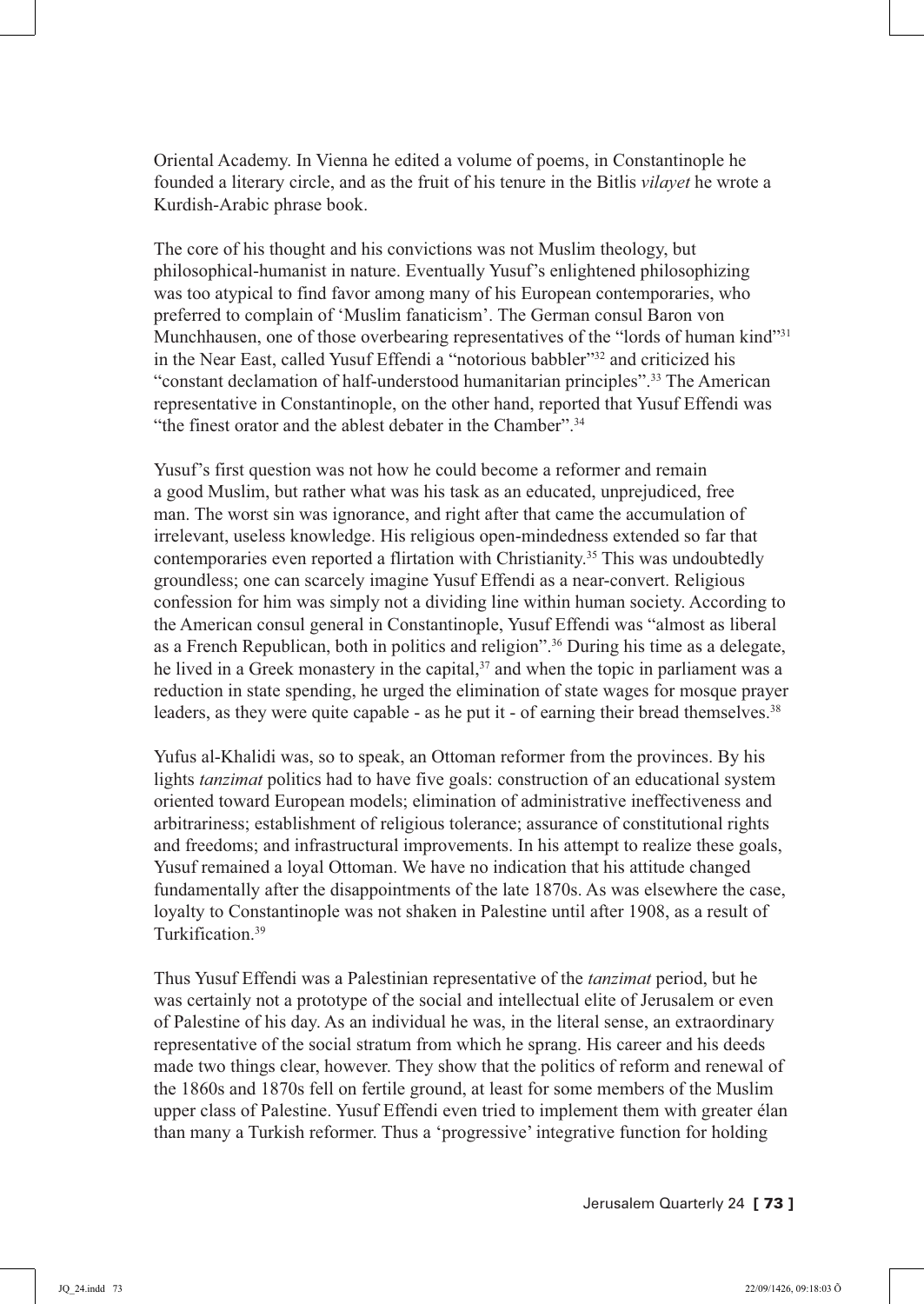together the empire might have befitted a continuous, comprehensive *tanzimat* policy. Instead, from 1878 Abdulhamid took the path of repression and pan-Islamism. When the conservative Husaynis gained the upper hand in Jerusalem after the Khalidis, that accorded quite well with the political direction in Constantinople.<sup>40</sup>

Within the Palestinian framework, the role of Yusuf Effendi also documented something else, however, namely the rise of Jerusalem – indeed - of the urban elites of Palestine in general, and the corresponding decline of rural power centers. Since the mid-1860s it was no longer the shaykhs of 'Arraba, Sanur, Qaryat al-'Inab, and Dura in the northern, central, and southern part of the Palestine highlands who determined local events and claimed the undivided interest of European observers. In the 1870s, their place was taken by, among others, the mayor and parliamentary delegate of Jerusalem, a scholar, politician and administrator committed to the *tanzimat* idea.

Excerpted from the book *Palestine in Transformation 1856 – 1882: Studies in Social, Economic and Political Development*, Institute for Palestine Studies (Washington, DC: 1993).

## **Endnotes**

1 Gutmann, Edwin Emanuel, *The Development of Local Government in Palestine*, PhD Thesis (New York: Columbia University, 1958) 45; 'Abd al-Aziz Muhammad 'Awad, *Mutasarrifiyyat al-Quds fi-l-'ahd al-'uthmani 1874-1914*, (Cairo: 'Ayn Shams University, 1970), 43; 'Ali Sa'id Khalaf, *Shai' min tarikhina* (Jerusalem, 1979) 212; for the development of the municipalities, see Ilber Ortayli, *Tanzimattan Sonra Mahalli Idareler 1840-1878* (Ankara, 1974) generally, 163ff; on Jerusalem see Ruth Kark, "The Jerusalem Municipality at the End of Ottoman Rule," *AAS 14* (1980).

2 ISA-DKJ, A. III.9. (Jerusalem, 11 November 1879); see also Jurji Zaydan, "Filastin. Tarikha wa-atharuha," *Al-Hilal 22* (1913-1914), 346.

<sup>3</sup> The description of his career here follows his autobiography (*Sura musawwada*), when no additional sources are mentioned. There are short biographical references in Hair ad-Din Zirikli, *Al-a'lam* 8 vols., (Beirut, 1979) 235; Zaki Muhammed Mujahid, *Al-a'lam al-sharqiya fi-lmi'a al-rabi'a 'ashra al-hijriya*, 4 vols. (Cairo, 1949-1963), No. 943; 'Arif al-'Arif, *Al-mufassal fi tarikh al-Quds* (Jerusalem, 1961), 297; 'Irfan Sa'id Abu Hamad al-Hawari, *A'lam min ard al-salam* (Haifa, 1979), no. 1561; Mustafa Murad Dabbagh, *Biladuna Filastin*, 11 vols, (Beirut, 1965-1976), X/ 2, 359-62. No reference is made here to errors and inaccuracies in these short biographies.

4 See Joseph Hajjar, *L'Europe et les Destinees du Proche-Orient (1815-1848)* (no publisher, 1970), *passim*.

5 See Bernard Lewis, *The Emergence of Modern Turkey* (Oxford, 1968), 84f; Roderic H. Davison, *Reform in the Ottoman Empire 1856-1876* (New York, 1973) 27, 44, 277.

6 Lewis, 122; Roderic, 245.

7 See Ruhi Khalidi, *Al-Muqaddima fi-l-mas'ala alsharqiya,* (Jerusalem, n.d.).

8 He was by no means relieved of his position, as the German asserted. AA-I.A.B.q. (Turkey) 108, vol 9 (Jerusalem, 25 January 1877). On the contrary, they were very much hoping for his return in Vienna.

<sup>9</sup> *Sublime Porte: Instructions concernant le mode de'election proviso ire et pour un an des members qui doivent composer l'Assemblee Nationale de l'Empire*, in AA-I.A.B.q. (Turkey) 108, vol 8.

<sup>10</sup> See in this regard the reports of the German consul in Jerusalem of 25 January and 30 November 1877, in AA-I.A.B.q. (Turkey) 108 vol. 9 and vol. 13. The second document is a later copy and was erroneously dated 1878. In 1877 the Khalidis enjoyed the full favor of the governor, while one of the Husayni had even been jailed; he was freed through the intercession of the British consul, among others: PRO – F.O. 78, vol. 2615 (Jerusalem, 14 April 1877).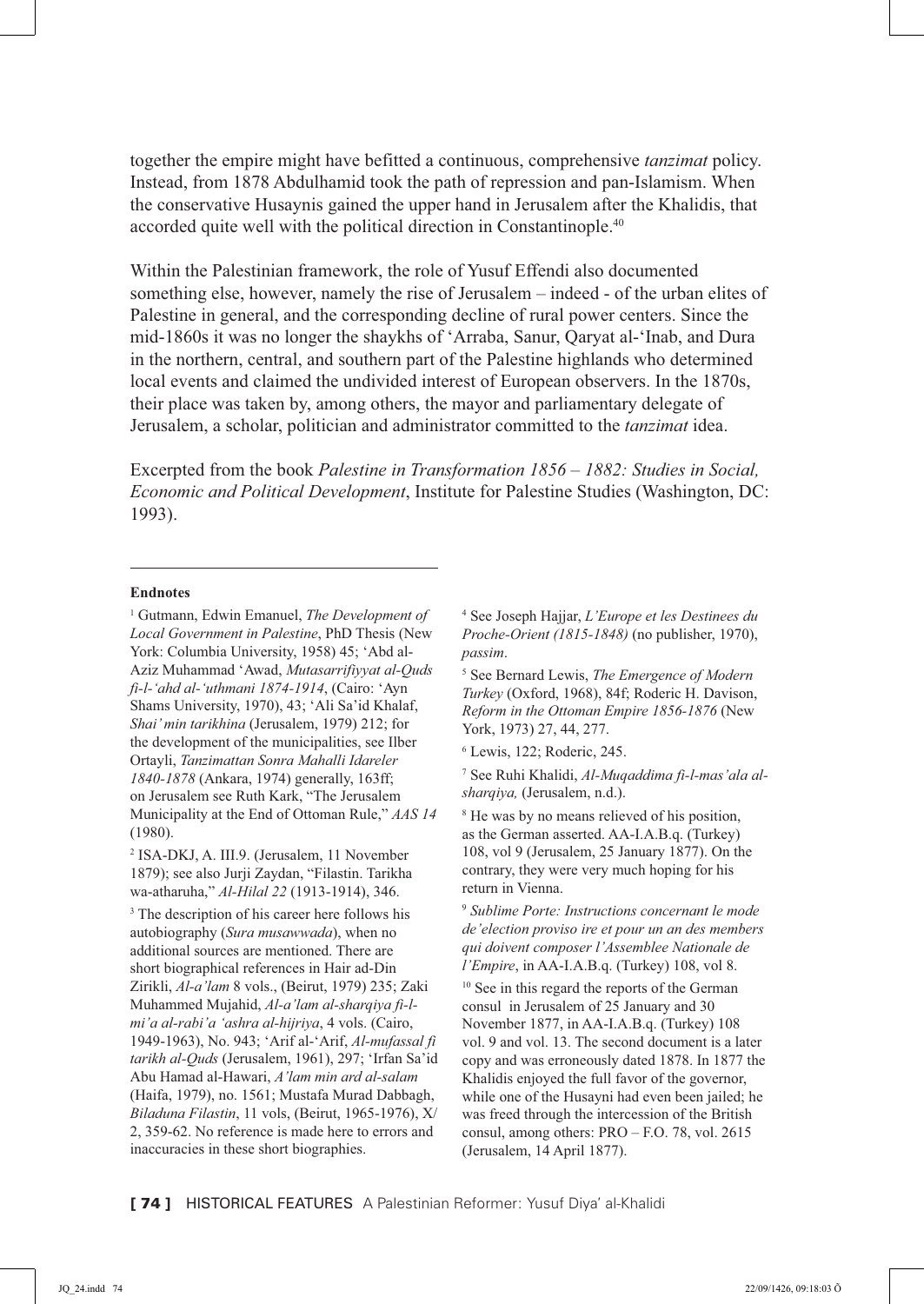11 See Robert Devereux, *The First Ottoman Constitutional Period* (Baltimore, 1963) on his activities there, 148, 156f, 166f, 182, 199, 204, 241-43, 247f, 267.

12 ISA-DKJ, A. XXXIX.4 (Jaffa, 1 April 1878).

<sup>13</sup> Text in Testa, VII, 52f.

14 Reprinted in Adolf Wahrmund, *Lesebuch in Neu-Arabischer Sprache* (Giessen, 1880) 180-83.

<sup>15</sup> When in connection with Wahrmund's Arabic-German dictionary he also speaks of friendly ties between the two peoples (*al-qawmayn*), he most likely means the Arab and German people.

<sup>16</sup> If genuine, another example of Bismarck's reputation in the Middle east as an enlightened statesman was an early 1877 petition to Bismarck from Midhat Pasha, in which he sought support against Russia: *Denkschrift Midhat Pashas an Furst Bismarck*. Published by Baron C. Dirckinck-Holmfeld after the French text, 1877, in AA-I.A.B.q. (Turkey) 108, vol 9.

<sup>17</sup> Devereux, 248, note 25. This fact may also have given new impetus to the 1877-78 independence and/or autonomy movement of Syrian notables, which probably held its conference in Damascus after this expulsion and with which at least one former deputy (Husayn Bayhum) was in contact; see Steppat, "Eine Bewegung unter den Notabein Syriens" ["A Movement among Syrian Notables"], *ZDMG* supplement I no 2 (1969).

18 PRO-F.O. 78, vol 2849 (Jerusalem, 28 October 1878); allegedly this was the first time that a Turkish armed force had entered Karak.

19 Regarding his activities in those years, Steppat, 637-40.

20 'Ali Ekrem, governor in Jerusalem from 1906 to 1908, later wrote approvingly of Ra'uf to the Interior Minsitry: "From the time when Rauf Pasha was appointed Governor of Jerusalem he put into effect a system aimed at liquidating the domination of these parasites over the common people and showing these influential people of the province…what their limits are": Yehoshua Porath, "Social Aspects of the Emergence of the Palestinian Arab National Movement" in Menachem Milson (ed.) *Society and Political Structure in the Arab World* (New York 1973) 99.

21 The French representative in Jerusalem had nothing good to say of Yusuf al-Khalidi anyway. Back during the war of 1870-71 he was accused of a pro-German and anti-French attitude. When Yusuf Effendi lost his mayoral post temporarily in 1873, this too was ascribed by the French to his alleged anti-French and anti-Latin attitude. MAE-

CPC, Jer. Vol 11 (Jerusalem, 7 August 1873). What this is supposed to have consisted of is not known. One possible indication is an extremely spiteful report in the periodical *Das Heilige Land* regarding the role that Yusuf Effendi played as an executive organ of the governor Kamil Pasha in a conflict of officials with a monastery under French protection: "Gloreiche Heidenthaten Sr. Excellenz des Paschas von Jerusalem," HL, XIV (1870), 191-95.

Nor do we know how the alleged pro-German attitude manifested itself. We only know that on the occasion of the visit of the Austrian emperor oin 1869, Yusuf Effendi was decorated with the Knight's Cross of the Order of Franz-Josef (HHSTA-Archive Jer. N. 16, Dossier, Reises S. M. des Kaisers, 8-14 Novembre, 1869) and that he told people that he had been overlooked during the usual order awards on the occasion of the visit of the Prussian crown prince in the same year. He was granted the Order of the Crown Second Class five years later, in May 1874, by the Germans, but it could not be presented, as Yusuf Effendi was then consul at Poti! See ISA-DKJ, A.XXIV.4n (Hannover, 28 September, 1871; Pera, 7 May 1874; Jerusalem, 30 May 1874.

 $22$  Gutmann, 53; see also Dabbagh,  $X/2$ , 201.

23 Butrus Abu Manneh, "The Rise of the Sanjak of Jerusalem in the Late 19<sup>th</sup> Century," in Gabriel Ben Dor (ed). *The Palestinians and the Middle East Conflict* (Ramat Gan, 1978) 32, note 47.

24 MAE-CPC Jer., vol 14 (Jerusalem, 17 November 1881); ISA-DKJ, A.XXXIX.4 (Jaffa, 31 March 1881).

25 Zirikli, VIII, 235.

26 Friendly note of Linda Schatkowski-Schilcher (to English archives).

27 Regarding him, see Nasir ad-Din al-Asad, *Muhammed Ruhi al-Khalidi - ra'id al-bahth altarikhi al-hadith fi Filastin* (Cairo, 1970) 35-46; Khalidi, I-V; Mujahid, no 1071; Ya'qub al-Audat, *Min al-a'lam al-fikr wa-l'adab fi Filastin* (Amman 1976) 155-60; al-Hawari, no 545; Dabbagh, X/2, 363-69; 'Ali Mahafiza, "Attayyarat al-siyasiya fi Filastin fi 'asr al-nahda (1850-1925)," in Jami'at Dimashq (ed.) *Al-mu'tamar al-duwali al-thani litarikh Bilad al-Sham*, vol 2 (Damascus, 1979) 316.

28 See Neville J. Mandel, *The Arabs and Zionism before World War I* (Berkeley, 1976) 47-9; Khalaf, 214, maintains that Yusuf al-Khalidi was the first Arab who pointed out in the parliament the danger of Jewish usurpation. He mixes this up with the letter to Zadok Kahn.